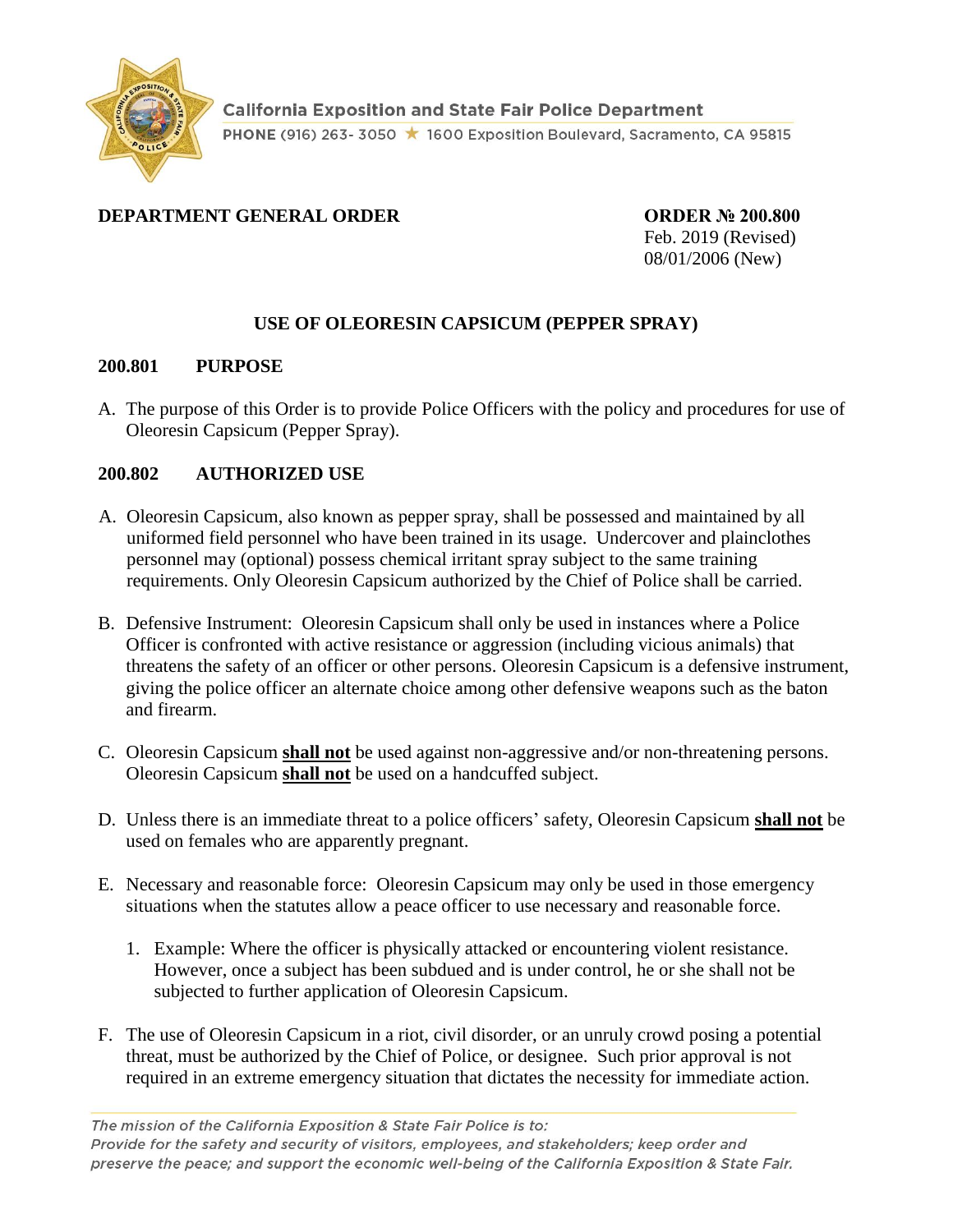#### **200.803 TESTING**

- A. Oleoresin Capsicum canisters should be tested periodically to ensure the propellant has not dissipated, thereby rendering the devices ineffective. Testing shall be conducted in an open air area, away from buildings, personal property, and other individuals.
	- 1. To test the propellant, an officer shall operate the Oleoresin Capsicum canister for the minimum period necessary to determine that there still is a propellant charge. It is further recommended that Oleoresin Capsicum canisters be shaken occasionally to mix the active ingredients.

### **200.804 FIRST AID AFTER USE OF OLEORESIN CAPSICUM**

- A. Because Oleoresin Capsicum is irritating to the eyes, nose and skin, police officers who use Oleoresin Capsicum will ensure that any person who is exposed to Oleoresin Capsicum receives adequate treatment.
	- 1. Adequate First Aid: Adequate first aid consists of applying cool water to the contaminated area. Ointments or warm water should not be applied, because this may increase the local irritation.
	- 2. Subject Under Control: Once a subject is in custody/control, he or she should be given first aid as soon as practical when exposed to the Oleoresin Capsicum.
	- 3. Whenever practical, police officers who have exposed an in-custody subject to Oleoresin Capsicum should consider requesting Emergency Medical Services (Local Fire Station 19) to evaluate the subject and provide first aid. The police officer should consider requesting a "medical clearance for booking" from the paramedics who have examined the subject.
	- 4. First Aid Failure: If the first aid treatment fails to bring relief, arrangements will be made to provide the subject with medical care. Persons with highly-sensitive skin may experience mild burns, and first aid treatment at a medical facility may be required.
	- 5. Persons who display or complain of any severe reaction shall be transported to a medical facility as soon as possible for treatment.
	- 6. Photographs shall be taken of any unusual serious reaction(s) due to the exposure of Oleoresin Capsicum.